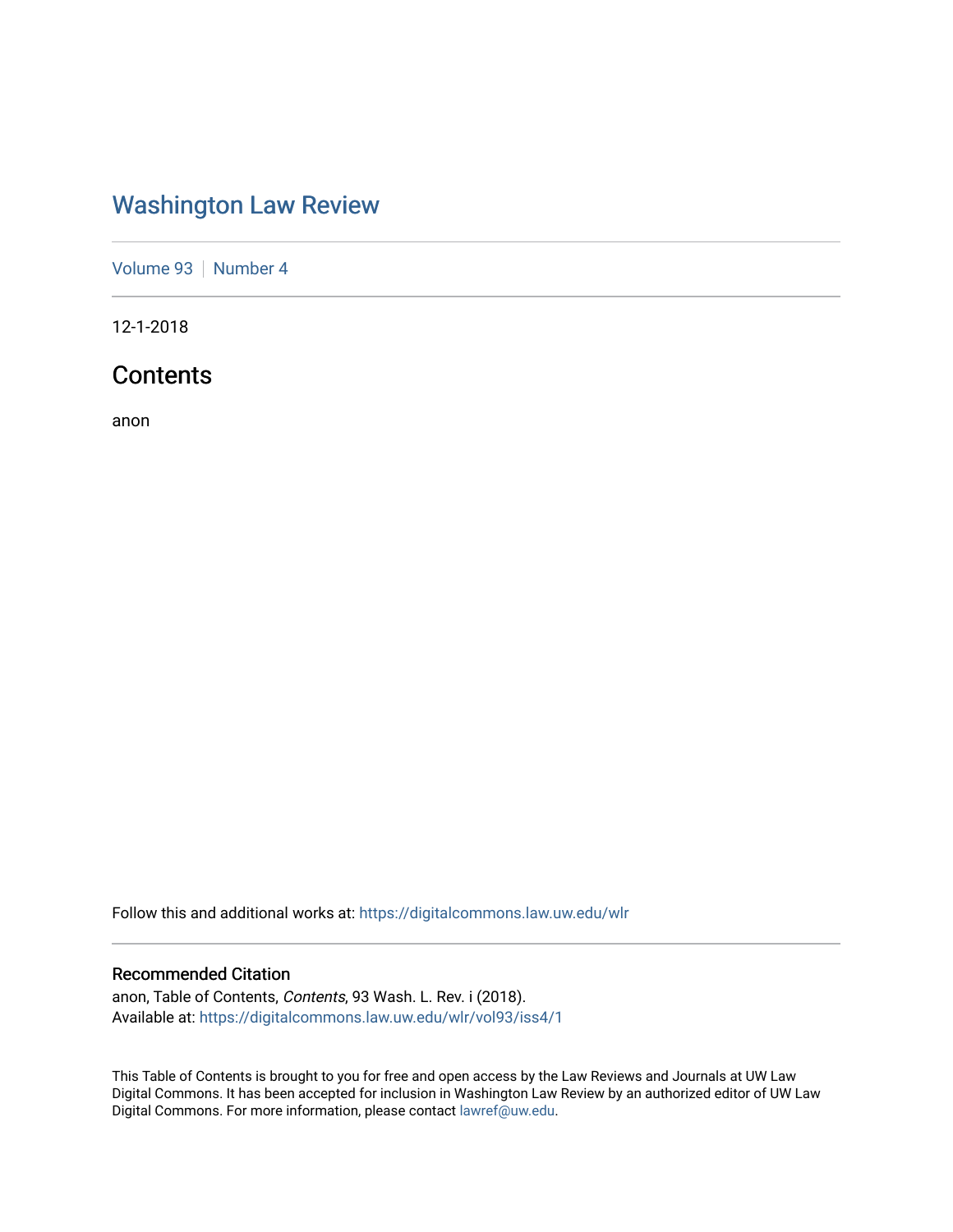# WASHINGTON LAW REVIEW

VOLUME 93, NUMBER 4, DECEMBER 2018

Published by Students of the University of Washington School of Law

### **CONTENTS**

**ARTICLES** 

Reversing the Reliance Revolution in Contract

*Eric Alden* 1609

Stop and Frisk in a Concealed Carry World

*Shawn E. Fields* 1675

Danger Ahead: Risk Assessment and the Future of Bail Reform

*John Logan Koepke & David G. Robinson* 1725

Finality, Appealability, and the Scope of Interlocutory Review

*Bryan Lammon* 1809

Market Segmentation vs. Subsidization: Clean Energy Credits and the Commerce Clause's Economic Wisdom

*Felix Mormann* 1853

The Multiple Justifications of Occupational Licensing

*Nick Robinson* 1903

Privacy Localism

*Ira S. Rubinstein* 1961

Privacy's Double Standards

*Scott Skinner-Thompson* 2051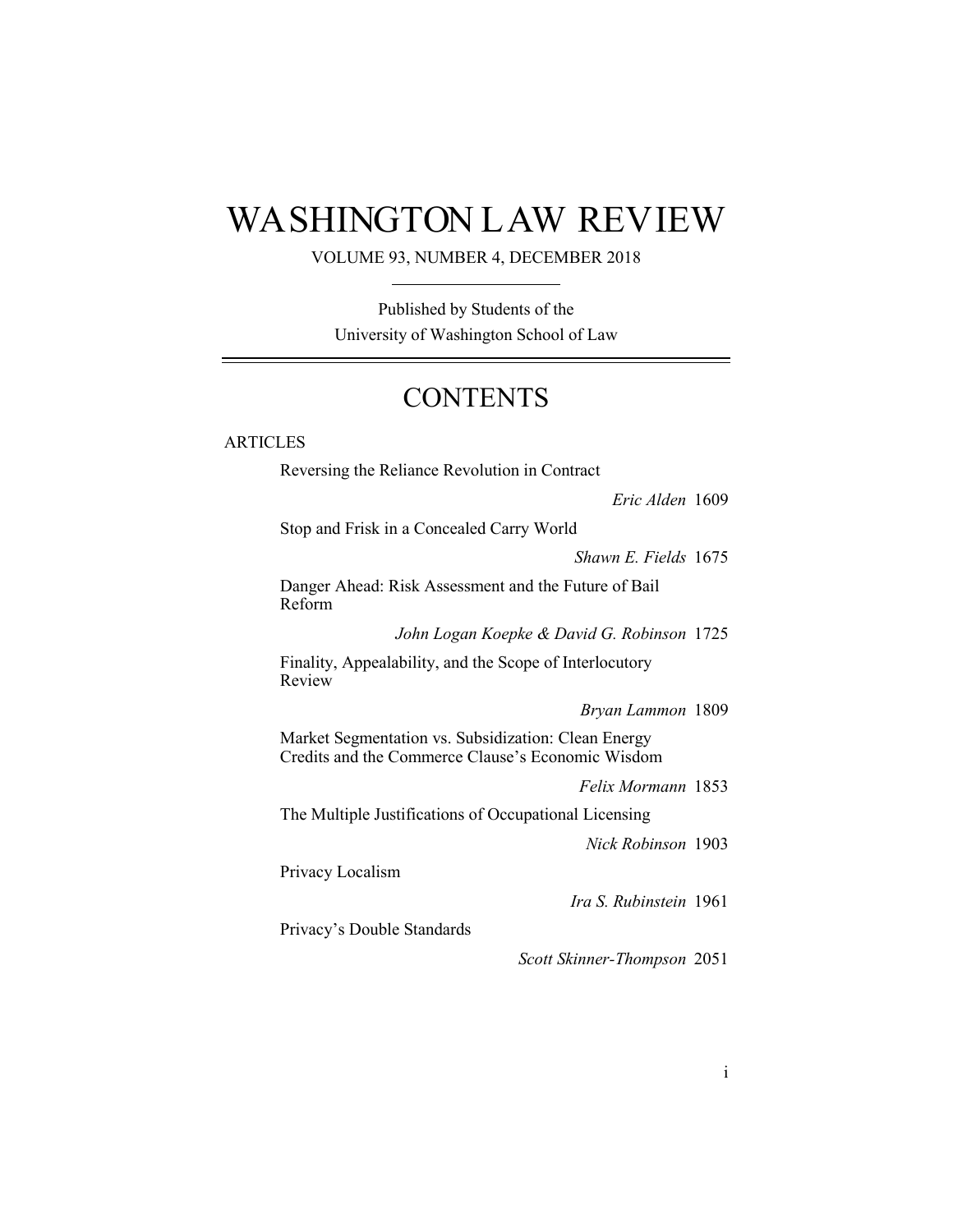#### **COMMENTS**

To Withdraw or Not to Withdraw: Reviewability of an Agency's Withdrawn Proposed Rule

*Jane E. Carmody* 2107

Remaining Silent in Indian Country: Self-Incrimination and Grants of Immunity for Tribal Court Defendants

*Philipp C. Kunze* 2139

Unrealistic Expectations: The Federal Government's Unachievable Mandate for State Cannabis Regulation

*Rebecca Sweeney* 2175

Head in the Clouds, Head in the Sand: Federal Failure to Update Guidance on Computer Transactions in an International Context

*Logan S. Weaver* 2213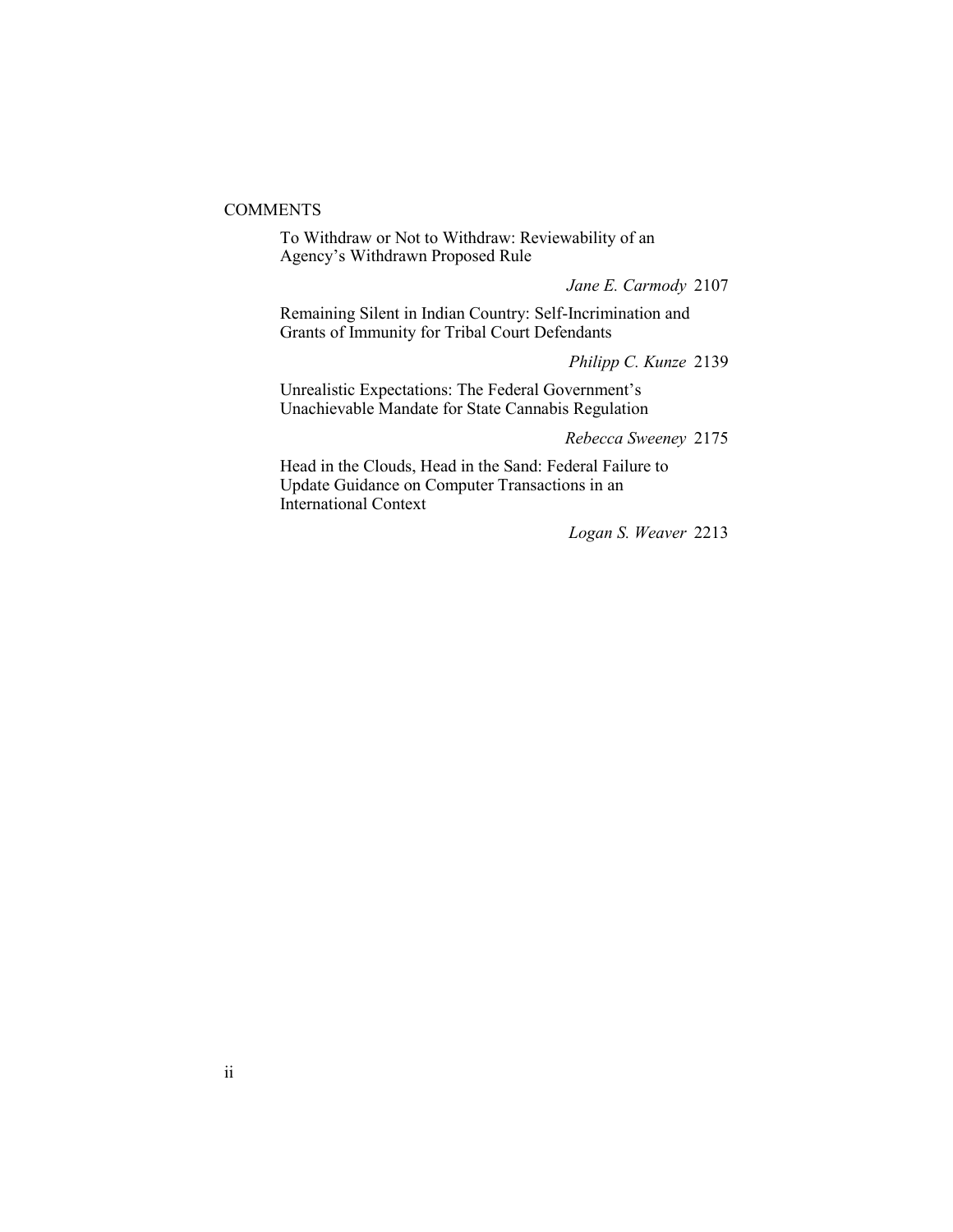Copyright © 2018, Washington Law Review Association. Except as otherwise provided, the author of each Article in this issue has granted permission for copies of that Article to be made for classroom use, provided that (1) copies are distributed at or below cost, (2) the author and journal are identified, (3) proper notice of copyright is affixed to each copy, and (4) the Washington Law Review Association is notified of the use.

WASHINGTON LAW REVIEW (ISSN 0043-0617) is published quarterly by students of the University of Washington School of Law. Periodicals postage paid at Seattle, Washington, and additional mailing offices.

POSTMASTER: Send address changes to:

Washington Law Review University of Washington Gallagher Law Library William H. Gates Hall Box 353025 Seattle, Washington 98195 email: editor@washlrev.org

SUBSCRIPTION INFORMATION: Subscription price for Vol. 93: \$41.06 per year in Washington State (tax included), \$37.50 per year in the United States, and \$47.50 elsewhere. Single issue: \$12.00 (order directly from WASHINGTON LAW REVIEW Business Office). Subscriptions are renewed automatically unless the business office is notified of cancellation. No refunds will be issued.

BACK ISSUES: See advertisement at the back of this issue.

SUBSCRIPTION & BACK ISSUE CORRESPONDENCE:

Washington Law Review University of Washington Gallagher Law Library William H. Gates Hall Box 353025 Seattle, Washington 98195 email: editor@washlrev.org

MANUSCRIPTS: WASHINGTON LAW REVIEW invites the submission of legal scholarship on all topics for publication.

CITATION FORM: For Volume 93, WASHINGTON LAW REVIEW adopts the citation form of THE BLUEBOOK: A UNIFORM SYSTEM OF CITATION (20th ed. 2015).

EDITORIAL CORRESPONDENCE: Editor-in-Chief

Washington Law Review University of Washington School of Law William H. Gates Hall Box 353025 Seattle, Washington 98195 email: editor@washlrev.org

Member, National Conference of Law Reviews

WEBSITE: www.washingtonlawreview.org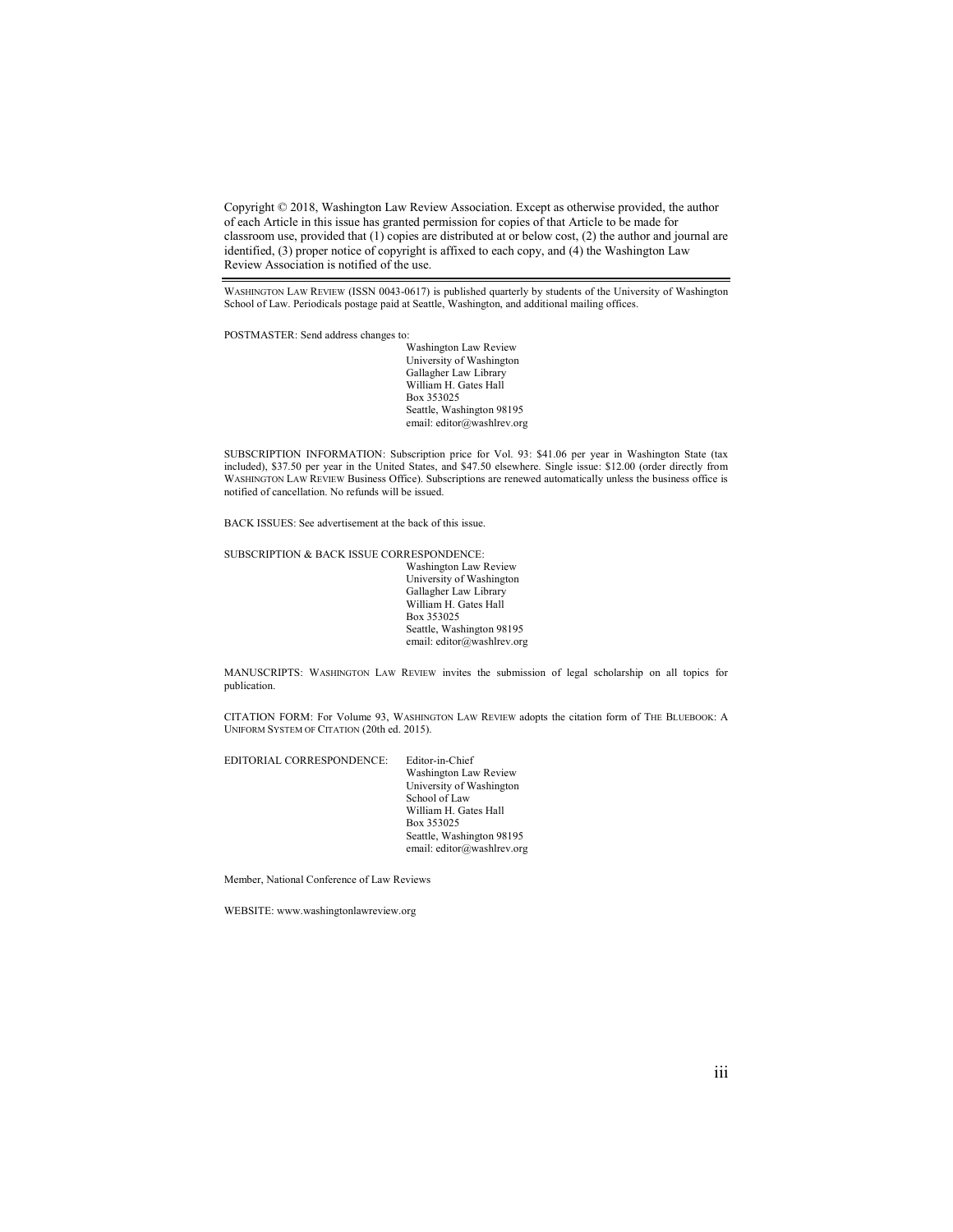## WASHINGTON LAW REVIEW

#### VOLUME 93 2018

#### 2017–2018 EDITORIAL BOARD

*Editor-in-Chief* ALEX D. PEARSON

*Associate Editor-in-Chief* SARAH AITCHISON

*Associate Editor-in-Chief* MARICARMEN PEREZ-VARGAS

*Chief Articles Editor* ERIC KOHAN

*Chief Managing Editor* ANNE PFEIFLE

*Chief Online Editor* GAVIN KEENE

*Chief Notes & Comments Editor* CARL RUBINSTEIN

*Executive Articles Editor* JAKE DINI

*Articles Editors* BRENT DROZE JAKE GOBER MADELINE LAMO KATHERINE SHATTUCK NICHOLAS VALERA

BRITTANY ADAMS ALLEXIA BOWMAN ARNOLD LAURA ROBINETT BARNES SETH W. R. BRICKEY JANE CARMODY CONNIE CHENG STELLA CHUNG NICHOLAS CODY CHRIS FURMAN

*Managing Editors* ALEXANDER ARKFELD ALEXANDRA BURTON JOSHUA CHANG JOHN DELANEY EVAN DOBBS

*Executive Managing Editor* GABRIELLE HANNA

SARAH HENDRICK ERIK MARTES MICHAEL COHODES PAYANT SAMANTHA PITSCH MARKUS SURRATT

#### EDITORIAL STAFF

MARTHA GEYER SERENA HAMANN NATHAN HICKNER BLAKE HOLBROOK BETSY ISACKES MARTEN KING PHILIPP C. KUNZE SARA LEONETTI MIKAELA L. J. LOUIE *Executive Notes & Comments Editor* KATELYN FULTON

*Notes & Comments Editors* TEVON EDWARDS DAVID MATSUMOTO JAMES SATTERBERG

*Executive Online Editor* SARAH H. ASHMORE

KAYLAN LOVROVICH BEN MOORE SANDRA PATLAN SARAH E. SMITH CHASE STEWART MIRIAM R. STIEFEL REBECCA SWEENEY LOGAN S. WEAVER NICHOLAS S. WEGLEY

WASHINGTON LAW REVIEW ASSOCIATION FACULTY BOARD

KAREN BOXX KATHY MCGINNIS LAUREN SANCKEN

#### BUSINESS STAFF

*Faculty Business Manager* PENNY HAZELTON

*Faculty Advisor* ROBERT GOMULKIEWICZ

*Business Office* JONATHAN FRANKLIN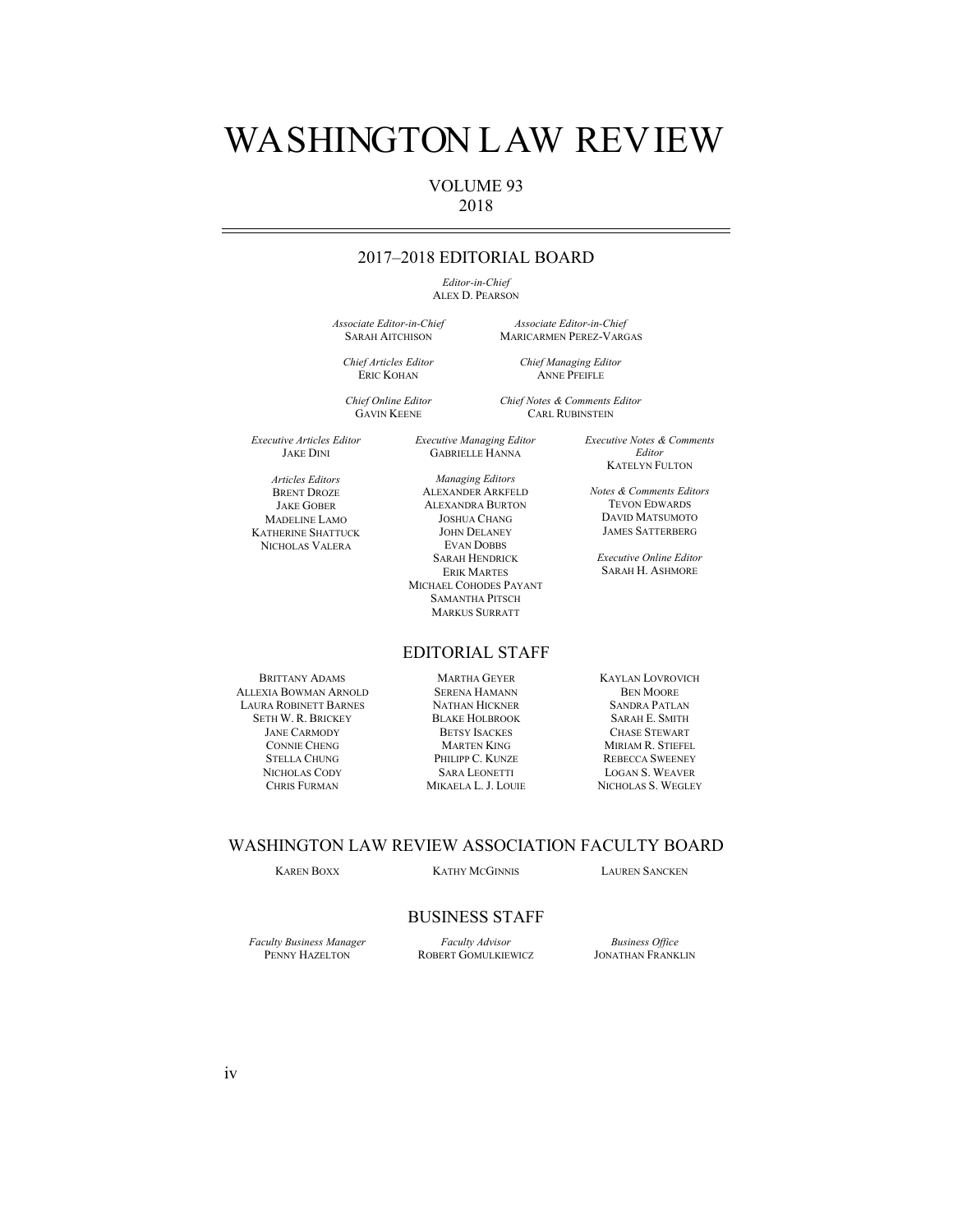#### 2018–2019 EDITORIAL BOARD

*Editor-in-Chief* MIRIAM R. STIEFEL

*Associate Editor-in-Chief* JANE CARMODY

*Associate Editor-in-Chief* SETH W. R. BRICKEY

*Chief Articles Editor* LOGAN S. WEAVER

*Associate Articles Editors* ALLEXIA BOWMAN ARNOLD SARAH E. SMITH

> *Articles Editors* CONNIE CHENG NICHOLAS CODY MARTHA GEYER MARTEN KING SARA LEONETTI

*Associate Managing Editors* KAYLAN LOVROVICH BEN MOORE *Managing Editors*

*Chief Managing Editor* BLAKE HOLBROOK

BRITTANY ADAMS ALEX AVAKIANTZ LAURA ROBINETT BARNES SERENA HAMANN NATHAN HICKNER CHRIS FURMAN PHILIPP C. KUNZE SANDRA PATLAN GABRIELLE SISCO CHASE STEWART

#### EDITORIAL STAFF

JENNIFER ARONSON RACHAEL CLARK JOHN O. CURRY SARAH DESAUTELS MARIA Y. HODGINS LAINA D. JOHNSON RIA KURUVILLA KENZIE E. LEGG GABRIELLE LINDQUIST

ERIC ZHENGCHAO LIU KINGSLY ALEC MCCONNELL MALORI MAE MCGILL PATRICK MEDLEY JACK N. MILLER AUDREY AIRUT MURPHY TIA NGUYEN EMILY PARSONS

*Chief Notes & Comments Editor* BETSY ISACKES

*Associate Notes & Comments Editor* MIKAELA L. J. LOUIE

*Notes & Comments Editors* STELLA CHUNG REBECCA SWEENEY NICHOLAS S. WEGLEY

MAYA L. RAMAKRISHNAN SAYER RIPPEY CONNOR ROWINSKI EVA SHARF ANDY SO KATIE VAIL DAVID WANG MARGARET WYKOWSKI BEN ZISK

\* WASHINGTON LAW REVIEW issues are produced on a calendar-year schedule; the Editorial Board's term of office, however, corresponds to the school year. Accordingly, editorial responsibilities for the October and December issues are apportioned between consecutive Boards.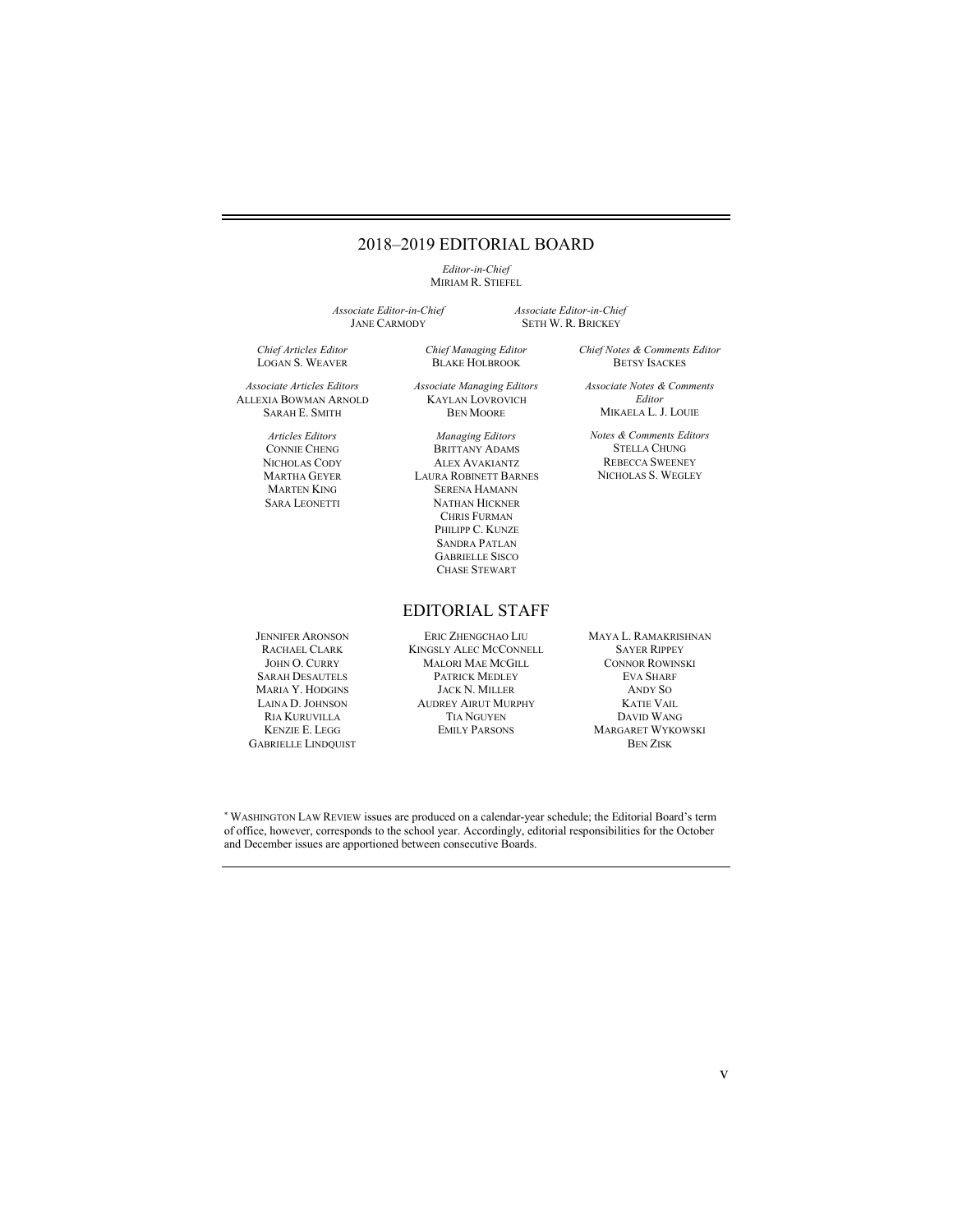#### **University of Washington School of Law 2018–2019**

OFFICERS OF ADMINISTRATION

Christina Arteaga, B.A., M.Ed., Interim Assistant Dean of Admissions & Financial Aid

Mario Barnes, B.A., J.D., L.L.M., Toni Rembe Dean, Professor of Law

Melissa Berry, B.A., J.D., Assistant Dean for Student & Career Services

Jessica Brase, M.P.A, Assistant Dean for Finance & Operations

Christine Cimini, B.A., J.D., Associate Dean for Experiential Education, Professor of Law

Jonathan Franklin, A.B., A.M., J.D., M.Libr., Associate Dean for Library & Information Systems

Mary Hotchkiss, B.A., M.S.L.S., J.D., Interim Associate Dean for Students, Principal Law Lecturer

Lisa Marshall Manheim, B.A., J.D., Associate Dean for Research & Faculty Development, Associate Professor of Law

Pontus Niklasson, B.A., M.A, Assistant Dean for Academic Services & Registrar

Scott Schumacher, B.A., J.D., LL.M., Associate Dean for Academic Administration, Director of Federal Tax Clinic, Director of Graduate Program in Taxation, Professor of Law

Craig Wright, B.A., J.D., Assistant Dean for Advancement

FACULTY EMERITI

William R. Andersen, B.S.L., LL.B., LL.M.

Thomas R. Andrews, B.A., M.A., J.D. Robert H. Aronson, B.A., J.D.

Julia Gold, B.A., J.D.

James H. Hardisty, B.A., LL.B.

Penny Hazelton, B.A., J.D., M.L.L.

Roland Hjorth, A.B., L.L.B.

Linda S. Hume, B.A., J.D.

John Huston, B.A., J.D., LL.M.

- Stewart Jay, A.B., J.D
- John M. Junker, B.A., J.D.

Deborah Maranville, B.A., J.D.

Kathleen O'Neill, B.A., J.D.

John R. Price, A.B., LL.B.

William H. Rodgers, B.A., J.D.

Frank W. Smith, B.A., J.D., LL.M.

Louis E. Wolcher, B.A., J.D.

FACULTY OF LAW

Craig H. Allen, B.S., J.D., LL.M., Dipl., Judson Falknor Professor of Law

Kimberly D. Ambrose, B.A., J.D., Senior Law Lecturer

Helen A. Anderson, B.A., J.D., Professor of Law

Robert Anderson, B.A., J.D., Professor of Law, Director of Native American Law Center

William Bailey, B.A., J.D., Professor from Practice, Director of Trial Advocacy

Elizabeth Baldwin, B.A., M.A., J.D., Law Lecturer, Co-Director of Transnational Institute

Lance W. Behnke, B.S., J.D., LL.M., Law Lecturer

Anna B. Bosch, B.S.J., J.D., LL.M., Ph.D., John O. Haley Fellow

Karen E. Boxx, B.A., J.D., Professor of Law

Steve P. Calandrillo, B.A., J.D., Jeffrey & Susan Brotman Professor of Law

Ryan Calo, B.A., J.D., Associate Professor of Law, Co-Director of the Center for Advanced Study & Research on Intellectual Property

Angélica Cházaro B.A. J.D., Assistant Professor of Law

John Clynch B.A., J.D., LL.M., Senior Law Lecturer, Managing Director of the Federal Tax Clinic

Thomas D. Cobb, B.A., M.A., M.A., J.D., Senior Law Lecturer

Molly M. Cohan, B.A., J.D., Law Lecturer, Co-Director of Tribal Court Public Defense Clinic

Ronald K.L. Collins, B.A., J.D., Harold S. Shefelman Scholar

William Covington, B.A., J.D., Senior Law Lecturer, Director of Technology Law & Public Policy Clinic

Eric Eberhard, B.A., J.D., LL.M, Affiliate Professor of Law

Jonathan A. Eddy, B.A., J.D., Professor of Law, Academic Director of Legal Education Support Program— Afghanistan

Jennifer S. Fan, A.B., J.D., Assistant Professor of Law, Director of Entrepreneurial Law Clinic

Mary D. Fan, B.A., J.D., M.Phil., Henry M. Jackson Professor of Law

Jeffrey M. Feldman, B.S., J.D., Professor of Law

Trevor Gardner, B.A., J.D., Ph.D., Assistant Professor of Law

Robert W. Gomulkiewicz, B.A., M.A., J.D., UW Law Foundation Professor of Law, Faculty Director of IP LL.M.,

Co-Director of the Center for Advanced Study & Research on Intellectual Property

Alejandra Gonza, LL.B., M.A., Law Lecturer, Director of International Human Rights Clinic

Benjamin S. Halasz, B.A., J.D., Law Lecturer

- John Hart, B.A., J.D., Law Lecturer
- Michael Hatfield, B.A., M.A., J.D., Professor of Law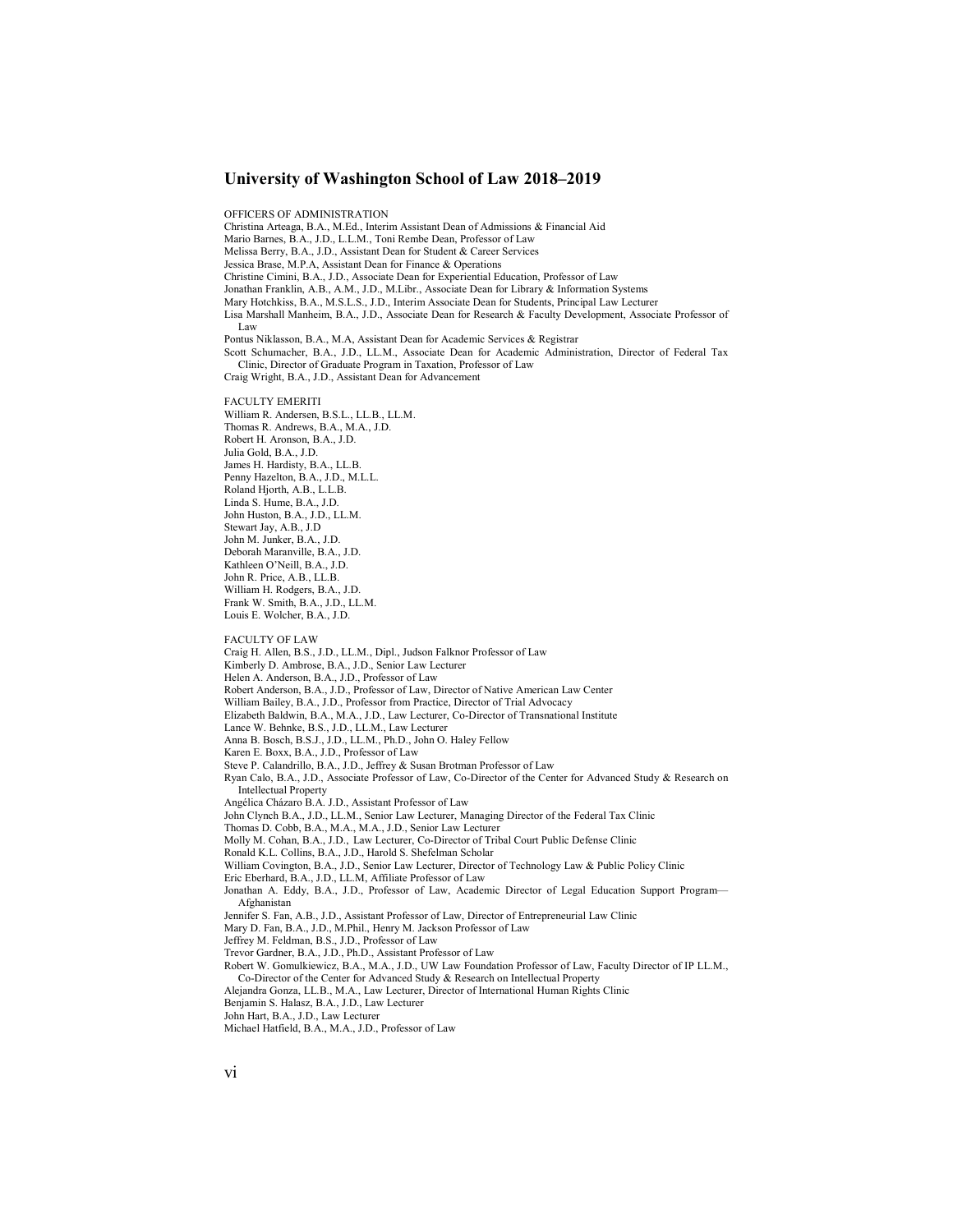Gregory A. Hicks, B.A., J.D., UW Law Foundation Professor of Law

Maureen A. Howard, B.A., J.D., Professor of Law

- Lisa Kelly, B.A., J.D., Bobbe & Jon Bridge Endowed Professorship in Child Advocacy, Director of Children & Youth Advocacy Clinic
- Alan Kirtley, B.A., J.D., Emeritus Associate Professor of Law
- Sanne Knudsen, B.A., M.S., J.D., Associate Professor of Law
- Anita K. Krug, B.A., M.A., J.D., Ph.D., D. Wayne & Anne Gittinger Professor of Law
- Patricia C. Kuszler, B.A., M.D., J.D., Charles I. Stone Professor of Law, Director of Graduate Program in Health Law, Director of Center for Law, Science & Global Health, Director of Master of Jurisprudence Program
- Jennifer Lenga-Long, B.A., J.D., Associate Director of Sustainable International Development Program
- Clark B. Lombardi, B.A., M.A., J.D., Ph.D., Professor of Law, Director of Islamic Legal Studies
- Anna C. Mastroianni, B.S., B.A., J.D., M.P.H., Professor of Law
- Shannon Weeks McCormack, B.A., J.D., LL.M, Garvey Schubert Barer Professor of Law
- Kathleen M. McGinnis, B.A., J.D., Principal Lecturer of Law
- Jacqueline McMurtrie, B.G.S., J.D., Professor of Law, Director of Innocence Project Northwest
- Theodore A. Myhre, B.A., M.A., M.A., J.D., Senior Law Lecturer
- Peter Nicolas, B.A., M.P.P., J.D., Professor of Law
- Sean O'Connor, B.A., M.A., J.D., Professor of Law, Boeing International Professor
- Elizabeth Porter, B.A., M.Ed., M.A., J.D., Charles I. Stone Professor of Law
- Terry Price, B.A., M.S.W., J.D., Executive Director of the Center for Law, Science & Global Health, Asian Law Center, and Visiting Scholars Program
- Dana Raigrodski, Law Lecturer, Director of General Law LL.M. Program
- Anita Ramasastry, B.A., M.A., J.D., Roland Hjorth Dean Emeritus Professor of Law, Director of Graduate Program on Sustainable International Development, Faculty Director of International, Comparative & Transnational Programs
- Jeffrey Riedinger, B.A., J.D., M.A., Ph.D., Professor of Law, Vice Provost for Global Affairs
- Zahr Said, B.A., J.D., Ph.D., Associate Professor of Law, Director of the Center for Advanced Study & Research on Intellectual Property
- Lauren Sancken, B.A., J.D., Law Lecturer
- Sallie Thieme Sanford, B.A., J.D., Associate Professor of Law
- Eric Schnapper, B.A., M.A., B.Phil., LL.B., Professor of Law
- Thomas Schoenbaum, B.A., J.D., Harold S. Shefelman Professor of Law
- Hugh D. Spitzer, B.A., J.D., LL.M., Professor of Law
- Toshiko Takenaka, LL.B., LL.M., Ph.D., Professor of Law
- Kellye Y. Testy, B.A., J.D., Professor of Law, Former Toni Rembe Dean
- Michael E. Townsend, B.A., M.A., Ph.D., J.D., Associate Professor of Law, Faculty Director of the Ph.D. Program Lea B. Vaughn, A.B., J.D., Professor of Law
- Walter J. Walsh, B.C.L., LL.M., S.J.D., Associate Professor of Law
- Kathryn A. Watts, B.S., J.D., Professor of Law, Jack R. MacDonald Endowed Chair
- Todd Wildermuth, B.S., M.S., Ph.D., Law Lecturer, Policy Director of Regulatory Environmental Law & Policy Clinic
- Brenda Williams, B.A., M.P.A., J.D., Law Lecturer, Co-Director of Tribal Court Public Defense Clinic
- Jane K. Winn, B.Sc., J.D., Professor of Law, Co-Director of the Center for Advanced Study & Research on Intellectual Property
- Jeffrey Wool, B.A., J.D., Co-Director of Global Business Law Institute, Condon-Falknor Professor of Global Business Law
- Dongsheng Zang, LL.B., LL.M., LL.M., S.J.D., Associate Professor of Law, Director of Asian Law Center & Visiting Scholars Program, Director of the Graduate Program in Asian & Comparative Law, Director of the Graduate Program in Global Business Law
- Lara Zarowsky, B.A., J.D., Law Lecturer, Director of Legislative Advocacy Clinic, Policy Director of Innocence Project Northwest
- David Ziff, A.B., J.D., Senior Law Lecturer, Director of Legal Writing Program
- ADJUNCT AND VISITING FACULTY
- Judith Andrews, B.A., J.D., Affiliate Instructor
- Sharan E. Brown, B.A., M.A., J.D., Ed.D., Adjunct Research Associate Professor of Law
- Heath Dixon, Affiliate Instructor
- Denise Dudzinski, Ph.D., MTS, Adjunct Professor, Bioethics & Humanities
- Magali Eaton, Affiliate Instructor
- Daniel Foote, A.B., J.D., Adjunct Professor of Law
- Elizabeth Ford, Affiliate Instructor
- Benjamin H. Glastein, Affiliate Instructor
- John O. Haley, A.B., LL.B., LL.M., Visiting Professor of Law
- Leslie Hannay, Affiliate Instructor

Thomas Hazlet, B.S., Pharm.D., Dr.P.H., Adjunct Associate Professor, Pharmacy

- Randi Hedin, Affiliate Instructor
- Nancy S. Jecker, B.A., M.A., M.A., Ph.D., Adjunct Professor of Law
- Jeffrey Kadet, Affiliate Instructor
- Yong-Sung Kang, B.A., J.D., Affiliate Professor of Law
- Sylvia Kang'ara, L.L.B., L.L.M., S.J.D., Affiliate Professor of Law
- Dan Laster, B.A., J.D., Affiliate Professor of Law